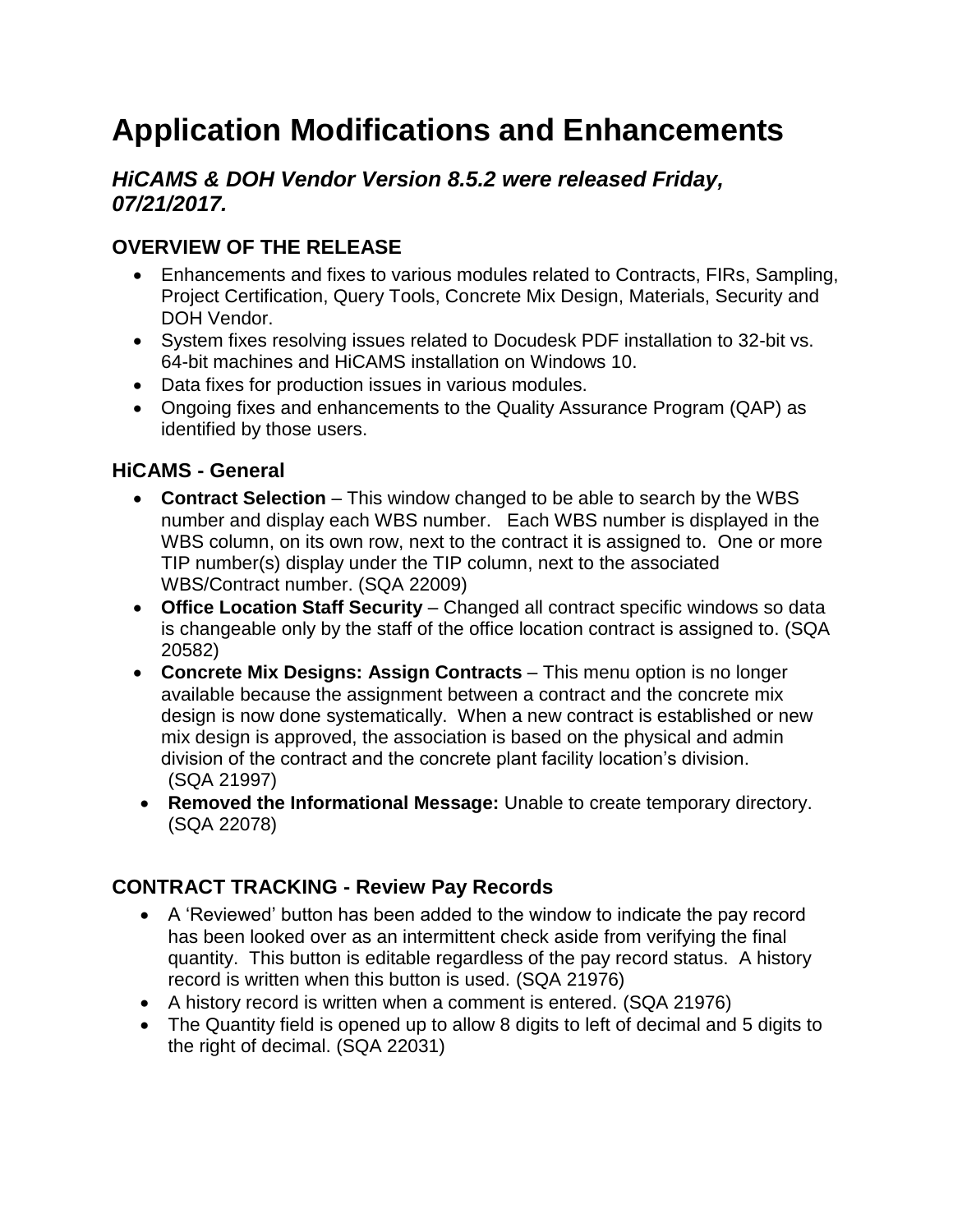## **CONTRACT TRACKING - Pay Records Mobile Data Entry**

- A 'Reviewed' button has been added to the window to indicate the pay record has been looked over as an intermittent check aside from verifying the final quantity. This button is editable regardless of the pay record status. A history record is written when this button is used. (SQA 21976)
- A history record is written when a comment is entered. History records can be viewed on the desktop Pay Record window. (SQA 21976)
- The Quantity field is opened up to allow 8 digits to left of decimal and 5 digits to the right of decimal. (SQA 22031)

## **CONTRACT ESTIMATES - Verify Final Quantities**

 The Quantity field is opened up to allow 8 digits to left of decimal and 5 digits to the right of decimal. (SQA 22010)

## **FIELD INSPECTION REPORTS (FIR) - General**

 Removed the 'Unauthorize' option from the Report status dropdown field on the FIR selection window. The 'Unauthorize' FIR status is only be allowed from the Details Window. (SQA 22076)

## **FIELD INSPECTION REPORTS (FIR) - Review Field Inspection Reports**

PRESTRESSED CONCRETE:

- Changed Prestressed Concrete FIR window to ensure only an approved concrete mix design from the specified producer on the FIR is allowed to be saved to that FIR. (SQA 22056)
- Changed window to ensure Contract Number, Release Strength Date Tested and Acceptance Strength Date Tested are entered before FIR status can be set to 'Complete'. (SQA 21970)
- The Location field no longer has to be entered. (SQA 21970)
- The CNI Sample entered is checked against the material on the FIR. (SQA 21970)

#### **SAMPLING - General**

- The notification sent when a Sample is authorized now displays the actual sample status within the notification message. For example, display 'Complete' instead of 'Passing'. (SQA 20774)
- The Sample windows will now find the Plant ID on search regardless if lower and/or upper case entry of Plant ID field. (SQA 21791)

## **SAMPLING - Review Test Results**

 Change to display all the Non-MSG specifications and the applicable MSG related specification in the Specification Description dialogue box for the related test format. (SQA 21973)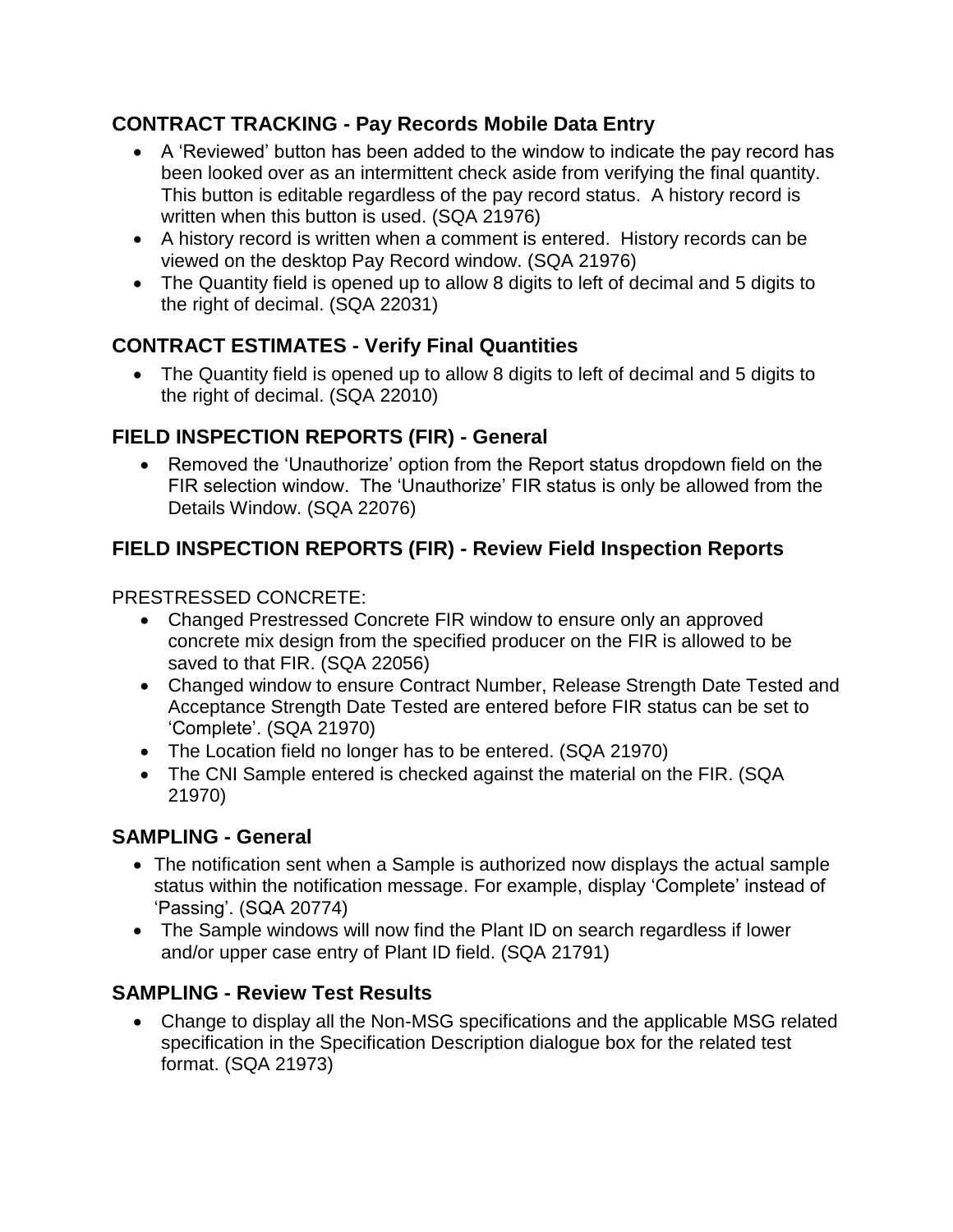### **PROJECT CERTIFICATION - Review Project Certification**

 The Material Pre-Certification Final Letter is changed to print only the Contract Resident Engineer if it's a state funded project; if the contract is federally funded, there are additional names printed on letter. (SQA 22037)

## **QUERY TOOL**

CONCRETE MIX DESIGNS:

• Fixed the Concrete Mix Design query tool so able to use the Course Aggregate Material criteria. (SQA 21991)

CONTRACTS:

 These fields have been added to query: Approved Acceptance Action Date, M&T Last Updated By and M&T Last Updated Date. (SQA 21967)

LOGIN INFORMATION:

 New query tool to track user id activity including Create Login, Drop Login, Lock Login, and Unlock Login. (SQA 22043)

PAY RECORDS:

• Added the user name of who used the 'Reviewed' button on the pay record. This user name is on the history record of the pay record. (SQA 22030)

SAMPLES:

 The Sampled By technician ID number is displayed in the Samples query tool.This technician ID number is not displayed on the Samples window. (SQA 22083)

#### **REFERENCES - Concrete Mix Designs**

REVIEW MIXES:

- A History tab has been added to the window. A comment is required when save the concrete mix design and this comment displays on the History tab. (SQA 21974)
- Fixed this window so the Save and Save As work correctly. (SQA 22033)

MASS CHANGES:

- Fixed this window so when change Coarse Material, change is saved and is reflected on the new Concrete Mix Design. (SQA 22044)
- Fixed this window to retain entered comments. (SQA 22020)
- Provide ability to print multiple Concrete Mix Design changes to one (.pdf) file; then able to email this (.pdf) file. (SQA 21981)
- Fixed this window so the Save and Save As work correctly. (SQA 22033)